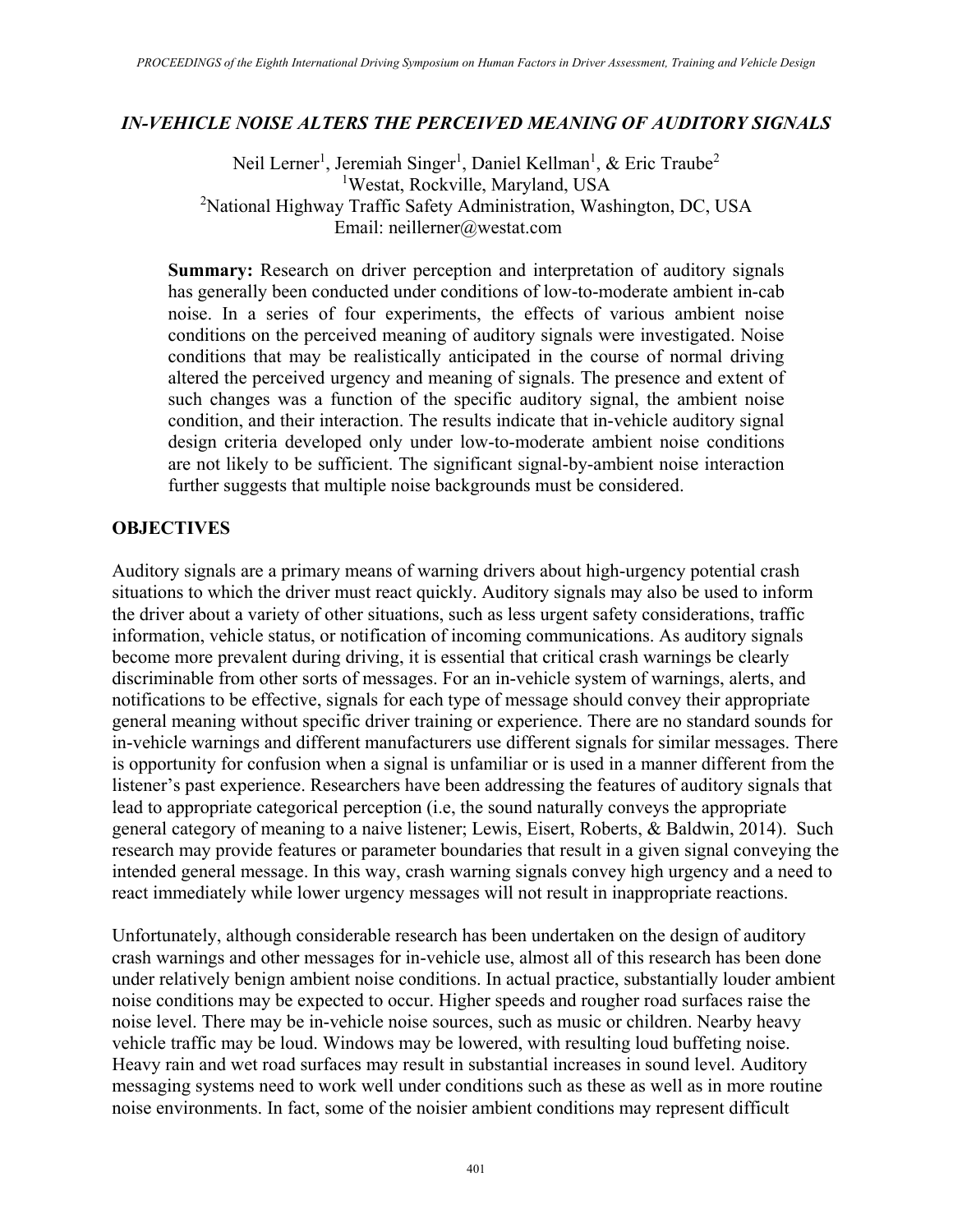driving conditions (e.g., heavy traffic, construction zones, inclement weather) where crash warnings may be particularly important. Field measurements made in recent model passenger vehicles by Lerner et al. (in publication) found ambient noise levels were in the mid-60s Aweighted decibel (dBA) range at 97 km/h (60 mph) on a smooth asphalt highway, but increased by about 10 dBA for various other conditions, and even more during moderately heavy rain. Yet many actual alerting signals in vehicles are at about 65 dBA (Lin & Green, 2013). Although human factors guidelines typically call for higher levels of acoustic warnings, in actual practice they are often relatively low, presumably due to a desire to limit consumer annoyance. The ability of an auditory signal to maintain its effectiveness in ambient noise is a function of both its loudness and the particular properties of the sound. However, very little information exists on the perception of auditory vehicle warnings under noise conditions, including what such noise might do to the listener's interpretation of the meaning of the signals.

This paper describes some key findings from a series of experiments conducted as part of the National Highway Safety Traffic Administration's (NHTSA) program on Crash Warning Interface Metrics (CWIM). It examines driver perception of the meaning of auditory signals across a range of different auditory signals and various ambient noise conditions. Greater detail on the procedures and results may be found in forthcoming NHTSA CWIM reports on this work (Lerner et al., in publication; Singer, Lerner, Kellman & Robinson, in publication).

# **METHOD**

Four experiments were conducted using similar procedures. Each used different participants. The first was an on-road experiment in which participants periodically were presented with auditory signals while they were driving under various ambient noise conditions. The participants indicated when they heard the signal and then provided a series of ratings related to their perceptions of the signal. This on-road method was subsequently adapted to a laboratory method using high-quality binaural field recordings of in-vehicle noise and signals. The first laboratory experiment closely replicated the findings of the on-road experiment, thus validating the laboratory method. The final two laboratory experiments examined a broader range of ambient noise conditions, some additional auditory signals, signal intensity, and annoyance/acceptance of sounds for in-vehicle use. All recordings were made on a smooth asphalt roadway at 97 km/h (60) mph) without adjacent traffic, except where indicated differently.

# **On-Road Method**

Thirty-four participants (aged 22-49) engaged in normal driving on a limited access highway. Three ambient noise conditions were in effect during the drive: baseline, music (at participant's preferred listening level), and front windows down (i.e., both driver and front passenger windows fully lowered). During each ambient noise block, 15 auditory signals occurred in a random sequence (inter-trial intervals from 10-50 s, mean of 30 s). When the participant detected a signal, they pressed a finger-worn microswitch, providing a detection response time. They then rated the signal on noticeability and on urgency (7 point scales) and then selected a category of meaning ("urgent crash warning," "safety information," "information not related to safety," or "incoming personal communication"). The 15 signals included 11 unique sounds at 65 dBA plus four of these sounds also presented at 75 dBA. The sounds were adapted from current in-vehicle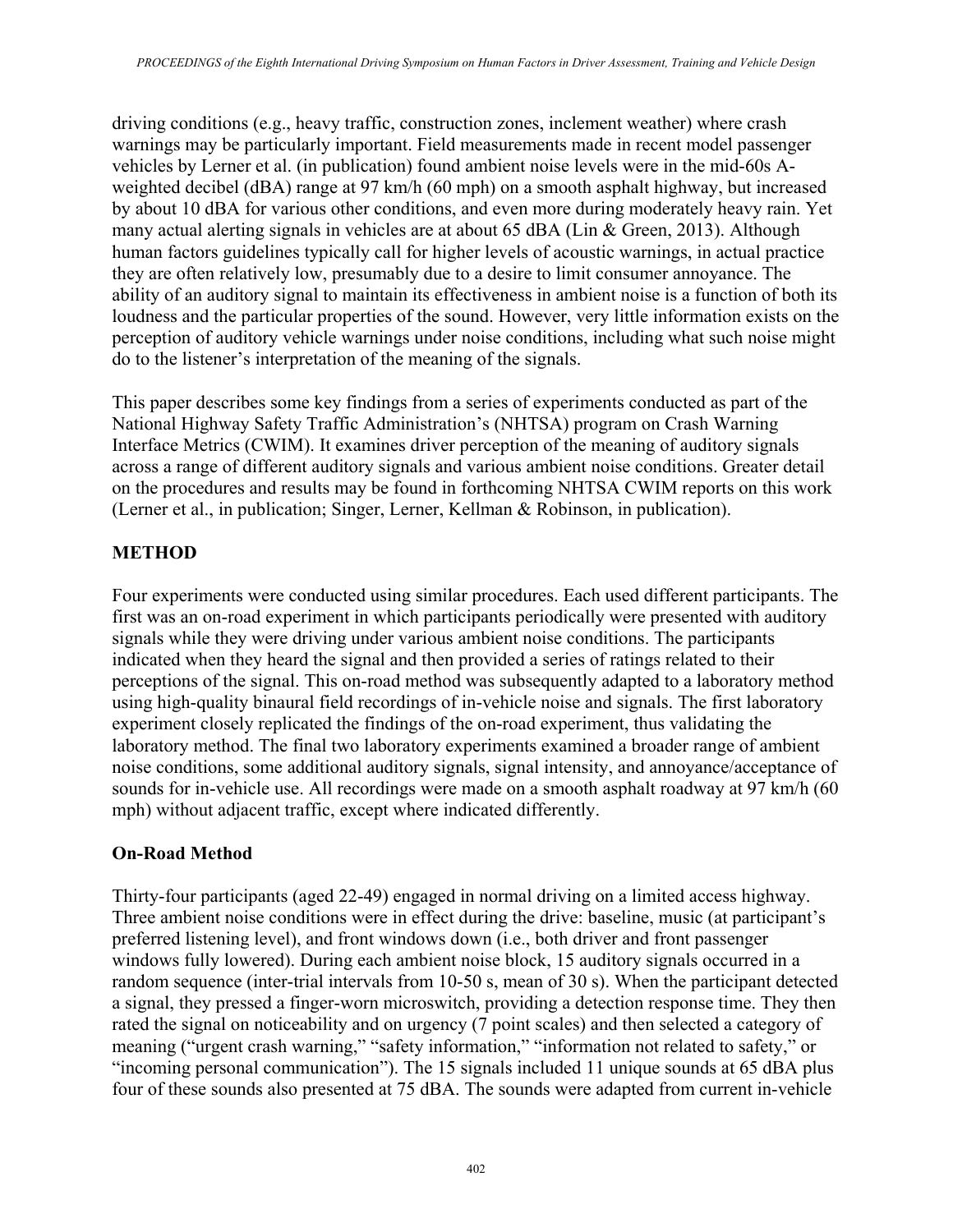warnings and alerts, sounds from various sources, and synthetic speech. They provided a diverse set in terms of acoustic properties and intended meanings. Detailed descriptions of the sounds may be found in Lerner et al. (in publication). Three different vehicles were used as a betweengroups factor (a small car, sedan, and SUV). Since there was no significant main effect or interaction involving the vehicle type, this factor is not discussed further.

#### **Laboratory Method**

The laboratory method was a close analog of the on-road method. Lab methods offer advantages including greater experimental control, efficient data collection, and the ability to present transient noise conditions (e.g., rain, adjacent large vehicles). Actual driving was replaced by a simplified driving-like task in which participants maintained lateral and longitudinal control (using steering wheel and accelerator pedal) in a car-following task over a schematic road display on a computer screen. This required a sustained moderate level of attention to basic vehicle control, similar to that during the on-road drive. Other procedural aspects remained similar to that of the on-road experiment, except that the "music" ambient noise condition was fixed at 75 dBA. The number of ambient noise conditions and auditory signals varied across the three laboratory experiments (see below). Ambient noise recordings were made in a 2011 Toyota Camry using a Bruel and Kjaer Type 2270 sound level meter with Type 4101 binaural microphones worn by a researcher seated in the driver's seat. Playback in the laboratory was over Beyerdynamic DT-880 Pro (250 ohm) headphones. Details on recording, playback, and calibration methods may be found in Singer et al. (in publication). The same dependent measures were collected in the laboratory as on-road. In addition, the third laboratory experiment collected ratings of signal annoyance after each trial and ratings of the acceptability of the sound as an invehicle alert in a separate phase after the primary data collection.

*Laboratory Experiment 1: Replication of on-road experiment.* This experiment provided a direct replication of the on-road experiment, with 24 participants. It used the same 15 auditory signals and the same three ambient noise conditions (baseline, music, front windows down).

*Laboratory Experiment 2: Comparison of ambient noise conditions.* This experiment, with 36 participants, included a broader range of ambient noise conditions, including transient conditions. The seven noise conditions included the baseline and front windows down conditions of the previous experiment plus: concrete road surface; driver window half down; between trucks (semi-trailer trucks on both sides of subject vehicle); bumpy asphalt; heavy rain. Fifteen auditory signals were used in this experiment, all presented at 70 dBA. Ten of these were from the same set of the previous experiment and five were new examples.

*Laboratory Experiment 3: Signal loudness.* This experiment, with 24 participants, included six signals from the previous experiment, each presented at 65, 70, or 75 dBA. There were three different noise conditions: baseline, driver window half down, and heavy rain.

# **SELECTED KEY FINDINGS**

In all four experiments, there were statistically significant main effects of the acoustic signal and the ambient noise condition, as well as a significant interaction of these two factors. Space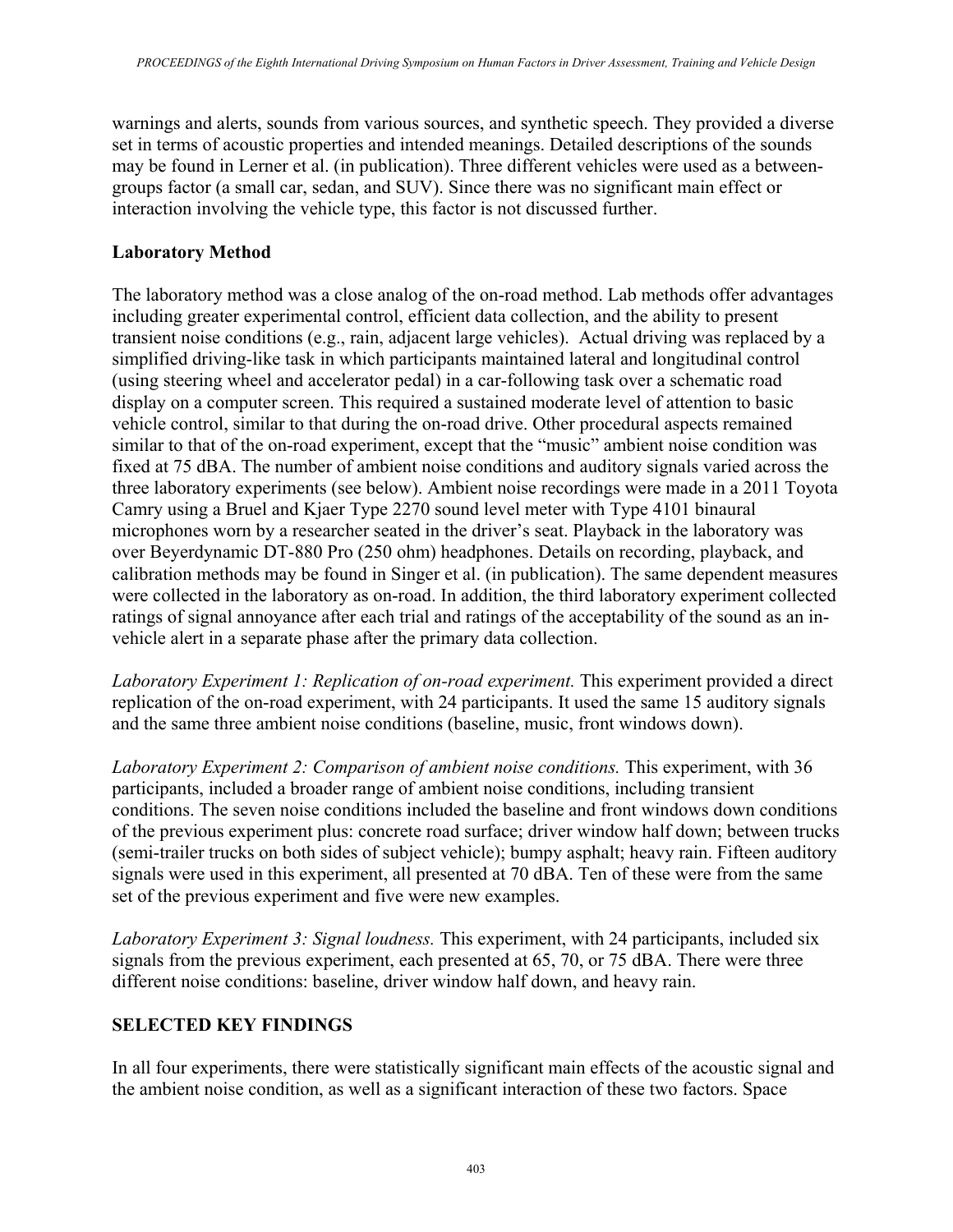limitations preclude presenting detailed data and inferential statistics for all of the dependent measures across four experiments; see Lerner et al. (in publication) and Singer et al. (in publication) for these details. What we present here are key findings that emerged across experiments and define the issues of concern for assuring that auditory communications systems in vehicles remain effective under the range of realistically-anticipated ambient noise conditions.

# **On-the-Road Findings**

Figure 1 shows on-the-road findings for rated sound urgency under three noise conditions for each of 15 auditory signals. The first 11 sounds listed on the x-axis were matched to be equally loud (equivalent to 65 dBA pink noise) and the last four sounds were matched at 75 dBA. This figure illustrates a number of points: signals of subjectively similar loudness vary considerably in perceived urgency; music and especially windows-down noise conditions generally reduce perceived urgency; this effect is more substantial for some sounds than others; 75 dbA sounds are generally perceived as more urgent than 65 dBA sounds and are more resistant to ambient noise effects. However, some 65 dBA sounds are seen as urgent and are relatively more resistant to noise effects. Similar findings were seen with respect to response time, rated noticeability, and category of meaning. This experiment established, under actual on-road driving conditions, that the interpretation of auditory signals is influenced by the noise backgrounds in which they occur. Figure 2 shows an example of how the signal meaning category may shift under different noise conditions. This example is for a blind spot warning at 75 dBA that was generally seen as safetyrelated. Effects varied among signals. For some low-urgency signals, there was an increase in the tendency to see the signal as safety-related as discriminability was reduced in noise.

# **Validity of the Laboratory Method**

Laboratory Experiment 1 very closely replicated the on-road findings, thus validating the laboratory method. Table 1 shows that the correlations for noticeability, urgency, and meaning under each noise condition were quite high, ranging from r=0.84 to 0.96. Correlation coefficients for percent detected, while strong, were somewhat lower, particularly for "windows down." This was likely due to the greater uniformity in ambient noise conditions in the laboratory.

#### **Comparison of Ambient Noises**

Some noise conditions resulted in substantial changes in perception relative to the baseline condition. Figure 3 (from Lab Experiment 2) shows the group mean ratings for each noise condition, averaged across 15 auditory signals. Since some signals were more impervious to noise than others, some signals showed greater ambient noise effects than the mean effects shown in the figure. All signals were at 70 dBA, so that greater effects would be expected as compared to 65 dBA. In particular, heavy rain and windows down had substantial effects.

#### **Interaction of Auditory Signal and Ambient Noise**

Figure 4 (from Lab Experiment 2) shows one example of the interaction effect of auditory signal with ambient noise. The "pedestrian warning" signal lost urgency under the front windows down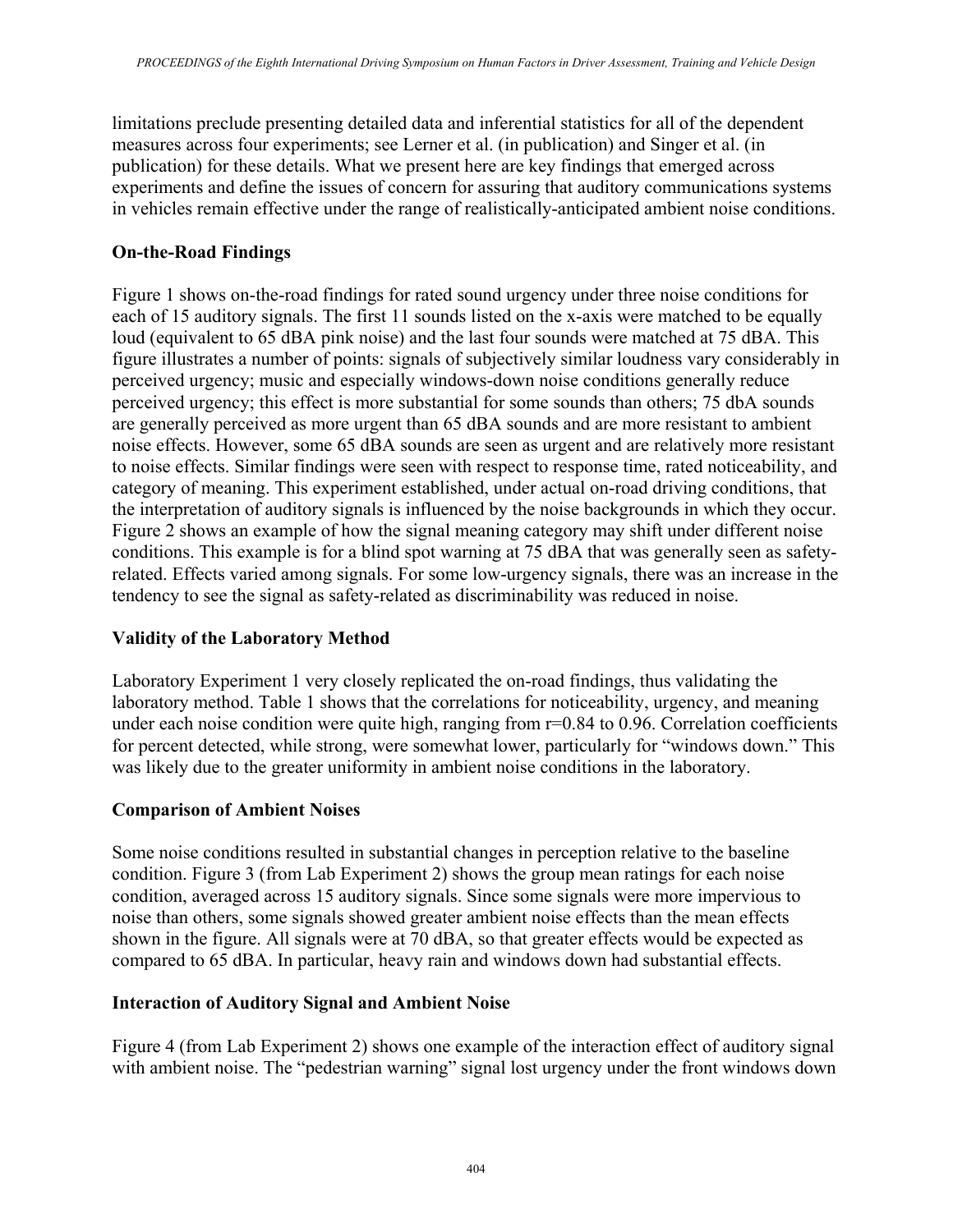condition, but not under heavy rain. The "male voice" signal lost a great deal of urgency under front windows down, but only about one-third as much under heavy rain. In contrast, a signal (labeled "GMU 1") devised by researchers at George Mason University to meet certain key criteria for crash warning alarms, was essentially unaffected by front windows down but lost urgency under rain. This indicates that the resistance of an auditory signal to noise effects is not an attribute of the signal alone, but rather includes its interaction with the specific characteristics of the background noise.



**Figure 1. Mean on-road urgency ratings for each combination of signal and ambient noise condition** 



**Figure 2. Shifts in signal meaning categorization under noise conditions**

#### **Signal Intensity**

As anticipated, auditory signal intensity influenced perception of the signal. Figure 5 (from Lab Experiment 3) shows rating data (averaged across six signals) as a function of sound pressure level under each of three ambient noise conditions. Noticeability, urgency, and annoyance all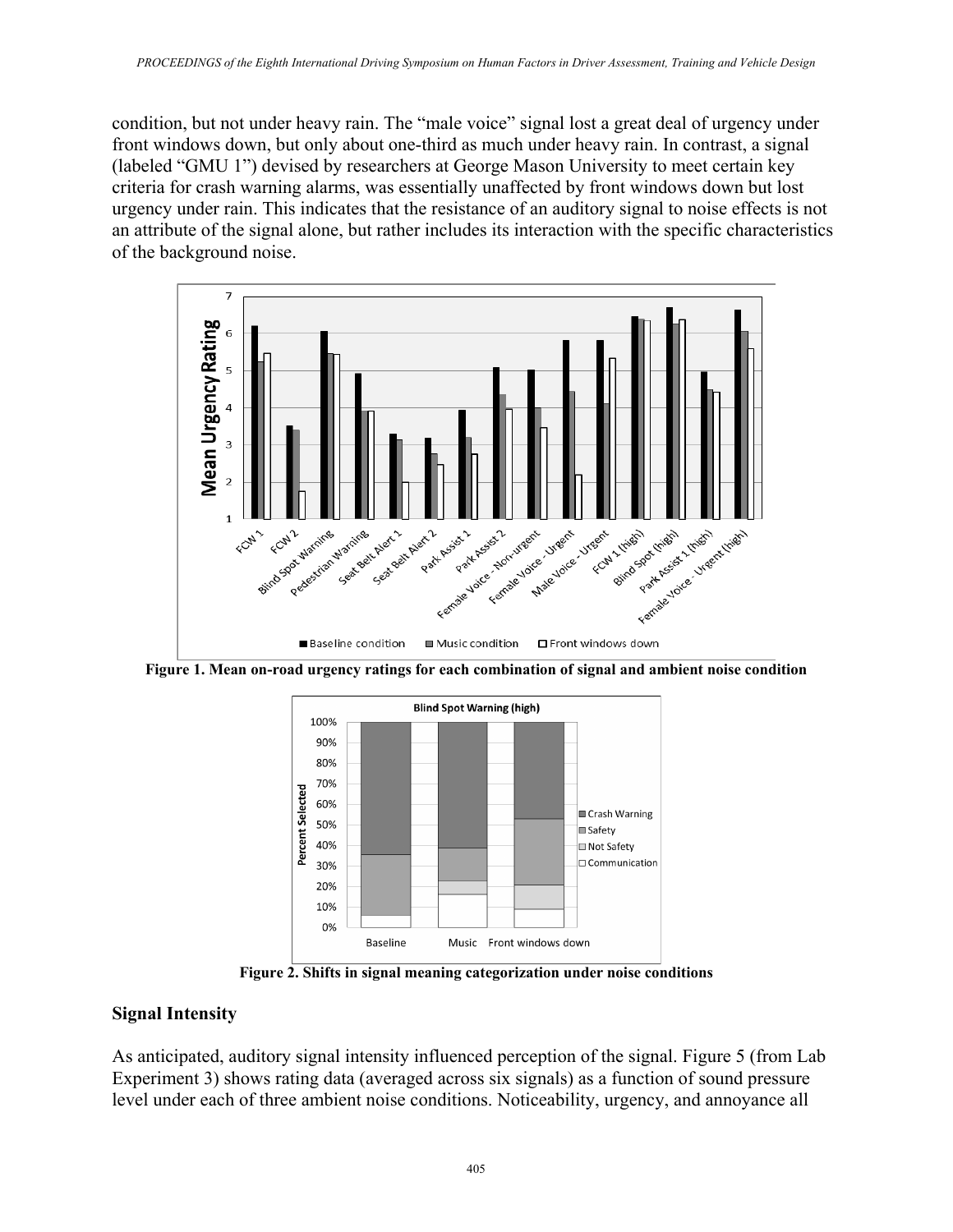increase with increases in signal intensity. However, the functions become steeper as ambient noise increases. Ratings of signals at 65 dBA are much lower than ratings at 75 dBA in heavy rain but only slightly lower under baseline conditions. Thus the benefits of louder signals are not particularly evident until more disruptive ambient noise conditions are considered.

| Dependent Measure | <b>Baseline Noise</b> | Music On | <b>Front Windows Down</b> |
|-------------------|-----------------------|----------|---------------------------|
| Percent detected  | Not applicable        | 0.837    | 0.642                     |
| Noticeability     | 0.950                 | 0.944    | 0.925                     |
| Urgency           | 0.951                 | 0.937    | 0.942                     |
| Meaning           | 0.956                 | 0.884    | 0.866                     |

**Table 1. Correlation coefficients between on-road and laboratory findings** 



**Figure 3. Mean ratings (across 15 signals) under various ambient noise conditions**

# **CONCLUSIONS**

This set of experiments demonstrated that foreseeable ambient noise conditions can alter driver perception of the meaning of auditory signals. Signals of similar loudness can vary substantially in their resistance to noise effects. Many signals presented at 65 dBA (often seen in practice) may fail even to be heard in various noise environments. Higher urgency signals can lose urgency under noise, even if reliably heard. Signals perceived as non-urgent under low noise may become more ambiguous in higher noise. Thus a coordinated system of auditory messages may be degraded under foreseeable driving conditions. In developing design and evaluation criteria, it is insufficient to simply employ low noise conditions. Some ambient noise conditions appear particularly challenging (e.g., rain, front windows down). One key finding is that there is a meaningful interaction between the auditory signal and the particular noise condition. This means that in comparing and evaluating auditory signals, it is not sufficient to simply look at "low" and "high" noise backgrounds. One signal may be degraded more by one noise condition while another signal is degraded more by a different noise condition. Although this research observed substantial differences among auditory signals, it did not systematically manipulate acoustic parameters and features to develop specific recommended design criteria. Lewis et al. (2014) provide a model for such systematic consideration of critical signal parameters.